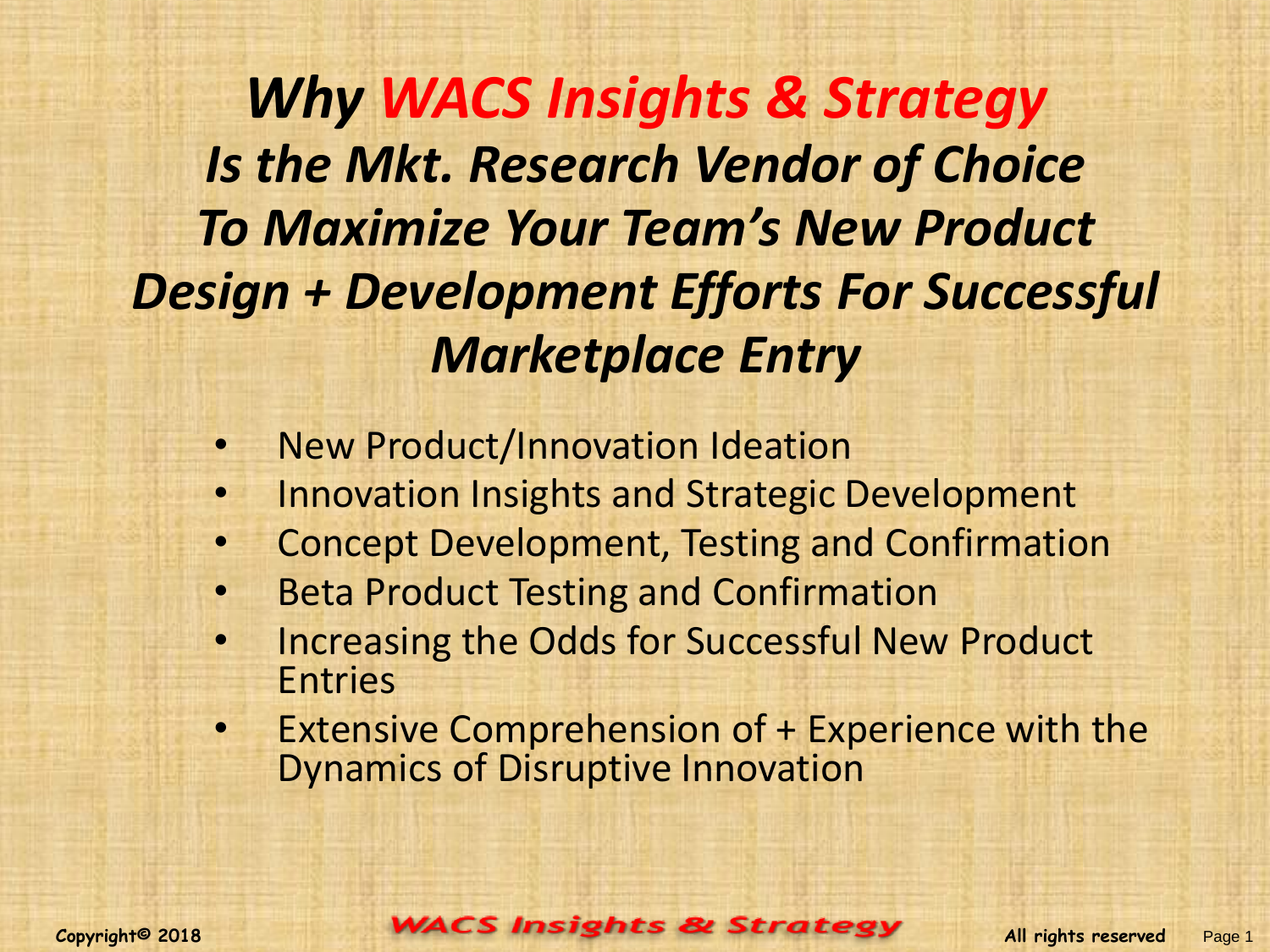*OUR MANTRA: If you have a role in your Company's New Products Design and Development process, WACS Insights & Strategy can make your project efforts easier, more rewarding– and enhance the chances of marketplace successes.* 

As a full service Market Research provider since '86, WACSIS has been vitally active within the New Products Design and Development space for several decades now, and we know how to help eliminate those barriers to success that will typically confront your Team once market research is brought into the new product project agenda.

*Given the average annual new product failure rate (80%), we are determined to help improve the odds in your favor.*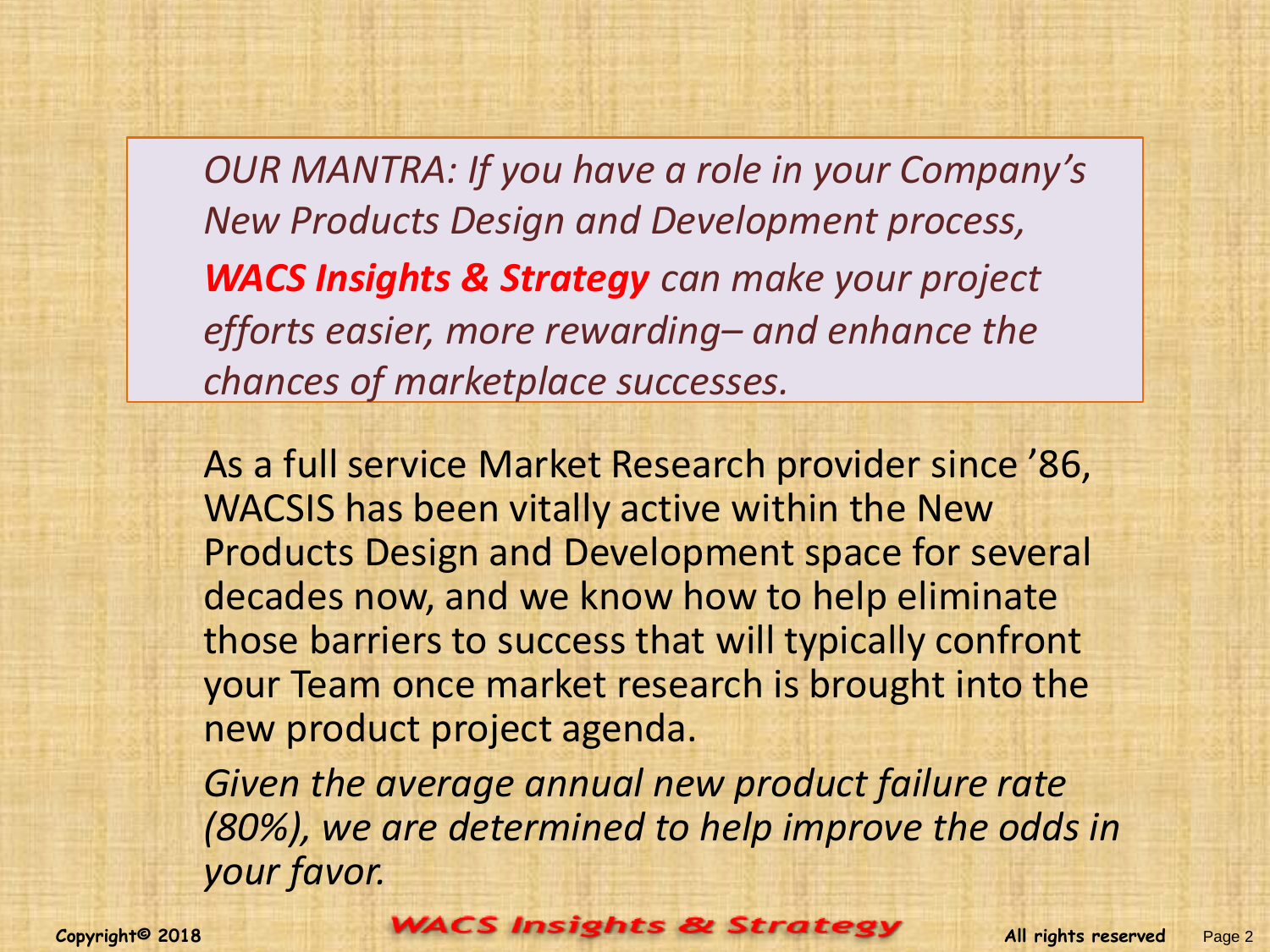*As part of any New Products design and development program, market research and insights inevitably come into play for implementing a series of ideation and testing protocol. And, as you've probably experienced on at least one occasion, the MR experience can often turn into a frightfully unproductive one.* 

If not effectively managed and directed, the MR ideation, insights and testing functions can mislead, resulting in:

- Faulty predictions,
- Erroneous and misleading conclusions and insights
- Misguided solutions that result in poor decision-making- with most of the inaccurate results emanating from weak analytics, poor insight, inadequate insight ranking, or weak translation of insights to product spec.
- At the end of the day, disappointment in the form of unsuccessful new product entries--and a lot of wasted effort, time and money.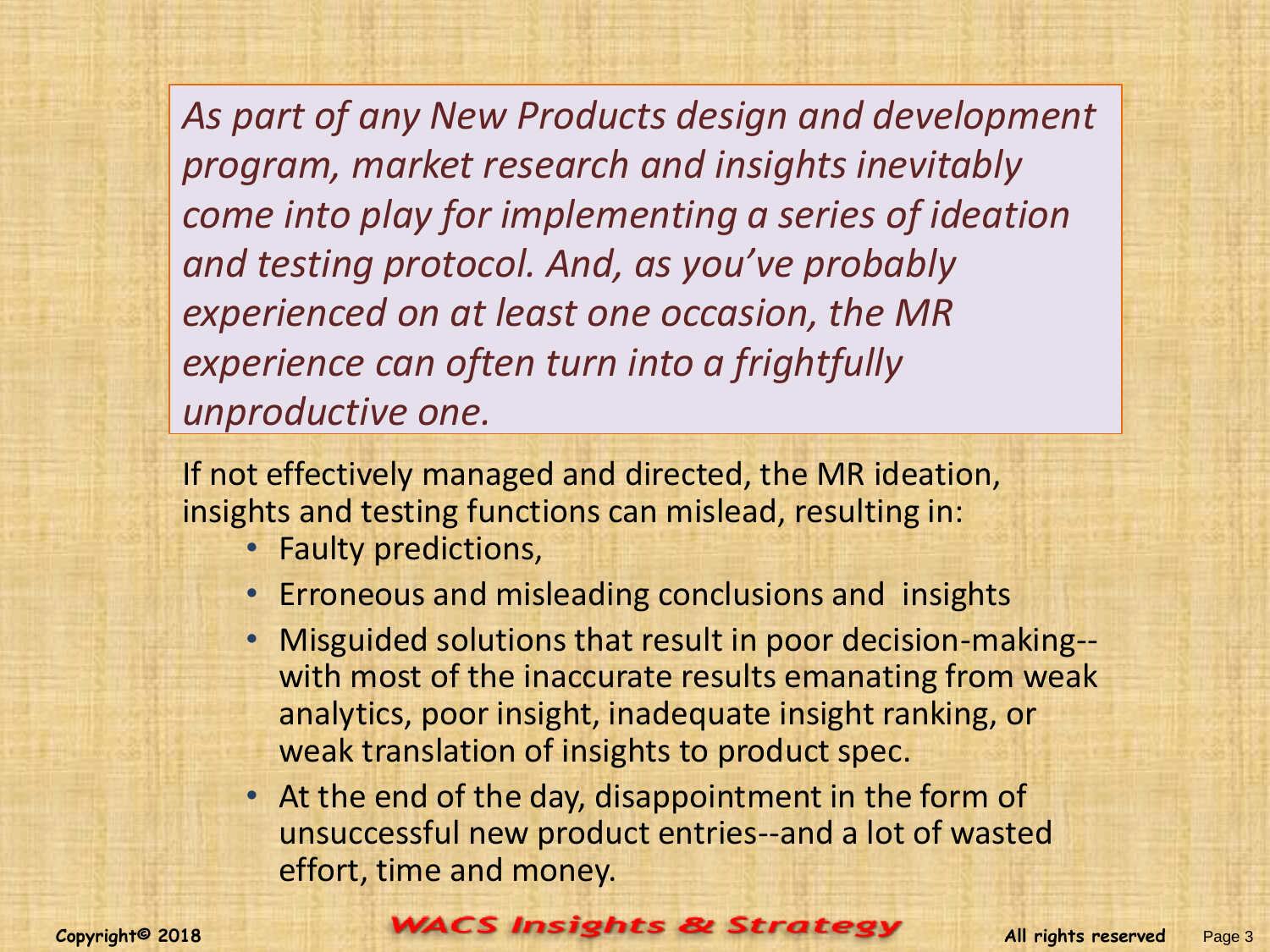- WACS Insights & Strategy has recognized that the gap between the ideation insights/testing teams and product execution teams needs to be closed if innovation outcomes are to be more consistently successful. So, we're here to tell you that lackluster MR contributions contributing to less than sterling new entries don't have to happen anymore.
- If you have experienced less than successful, repeatedly negative new product marketplace outcomes due to faulty MR processes, then you should consider partnering with WACS Insights & Strategy to help you attain the very top quality market research insights and solutions you deserve to establish successful new product entries.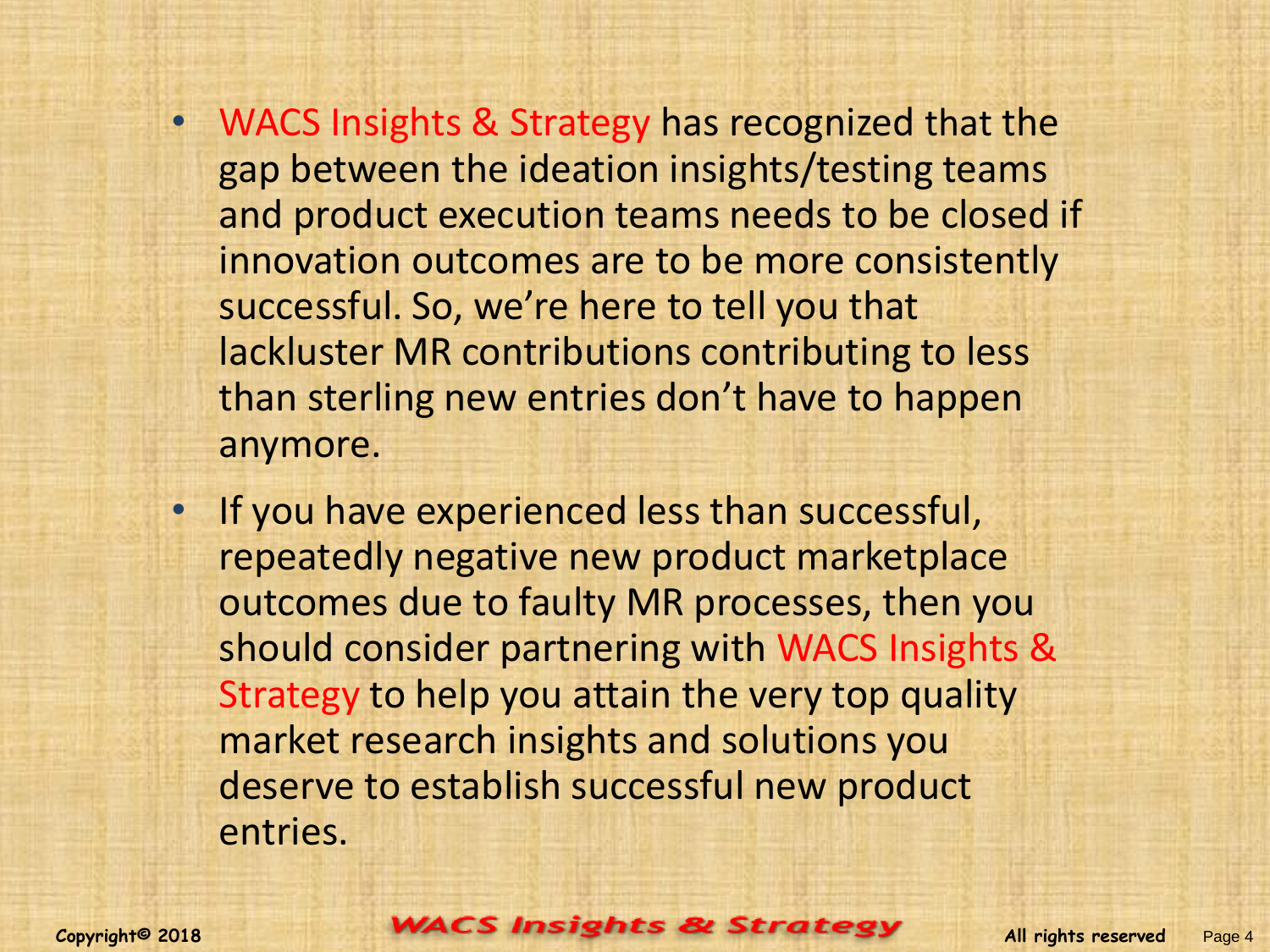- As virtual pioneers in applying the 'appropriate' market research tool-kits to make Innovation and New Product design + development efforts a more manageable, repeatable process, we help companies around the world.
- Using our own proprietary qualitative, ideational and quantitative tool-kits, we are able to generate disruptive, new ideas that link unmet customer needs with innovative business models, products and services that drive new growth.
- And we know how to test, evaluate, tweak and reevaluate to help shape these ideas into insights and solutions that result in the most powerful concepts, strategies and products for go-tomarket introduction.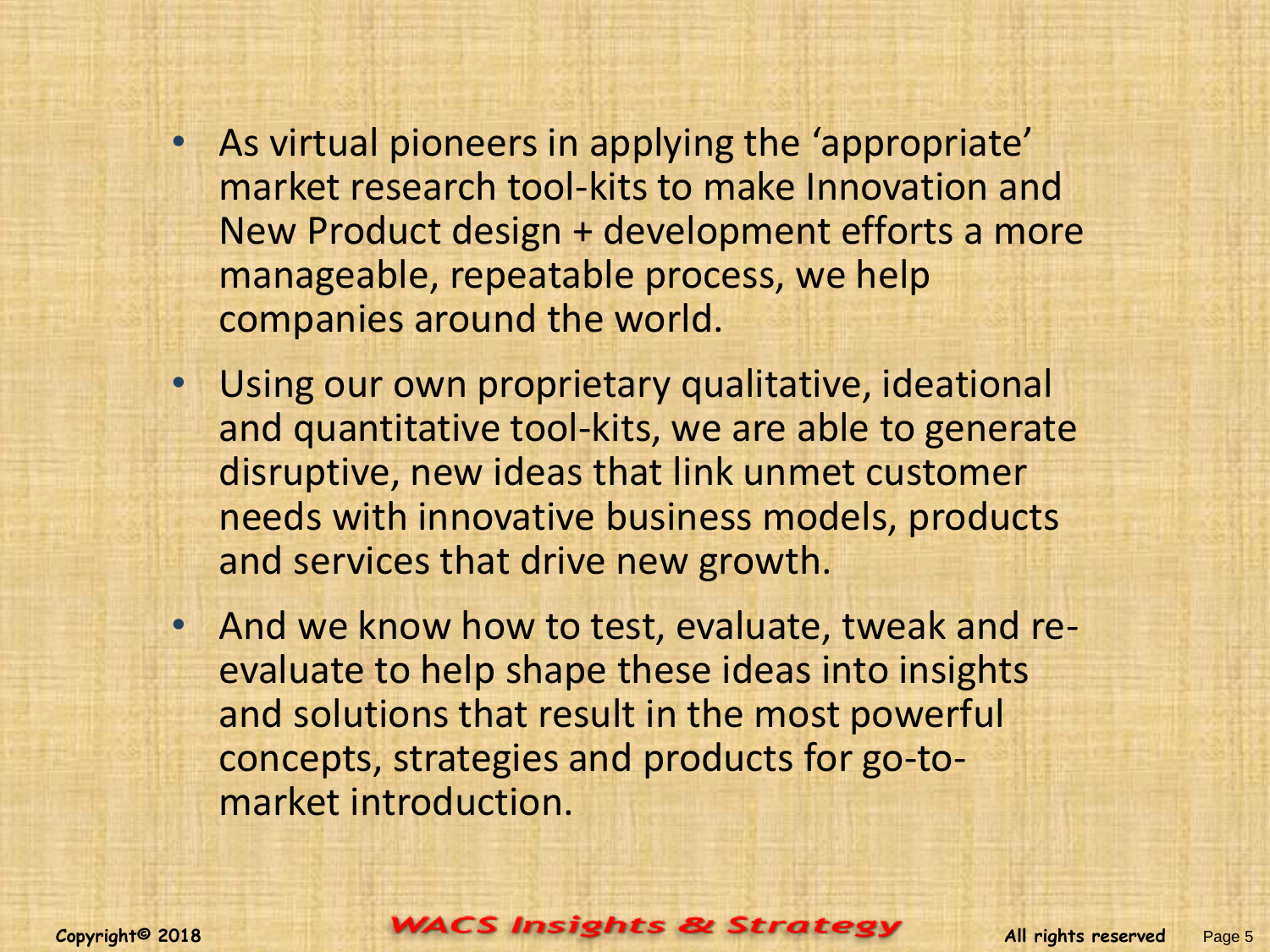Since the 1980's, WACS Insights & Strategy has been orchestrating market research geared to maximizing our Clients' New Products and Disruptive Innovation efforts, and, as such, we have been an integral part of success stories for some iconic Fortune 1000 market disruptors:

> **J&J SC Johnson Verizon Subaru Miller Coors Avaya Micron Hagen Dazs Groupon**

**Pillsbury Nike Kellogg's Kimberly Clark Samsung LG Bayer Nokia Alfa Romeo (Italy) .…and many more**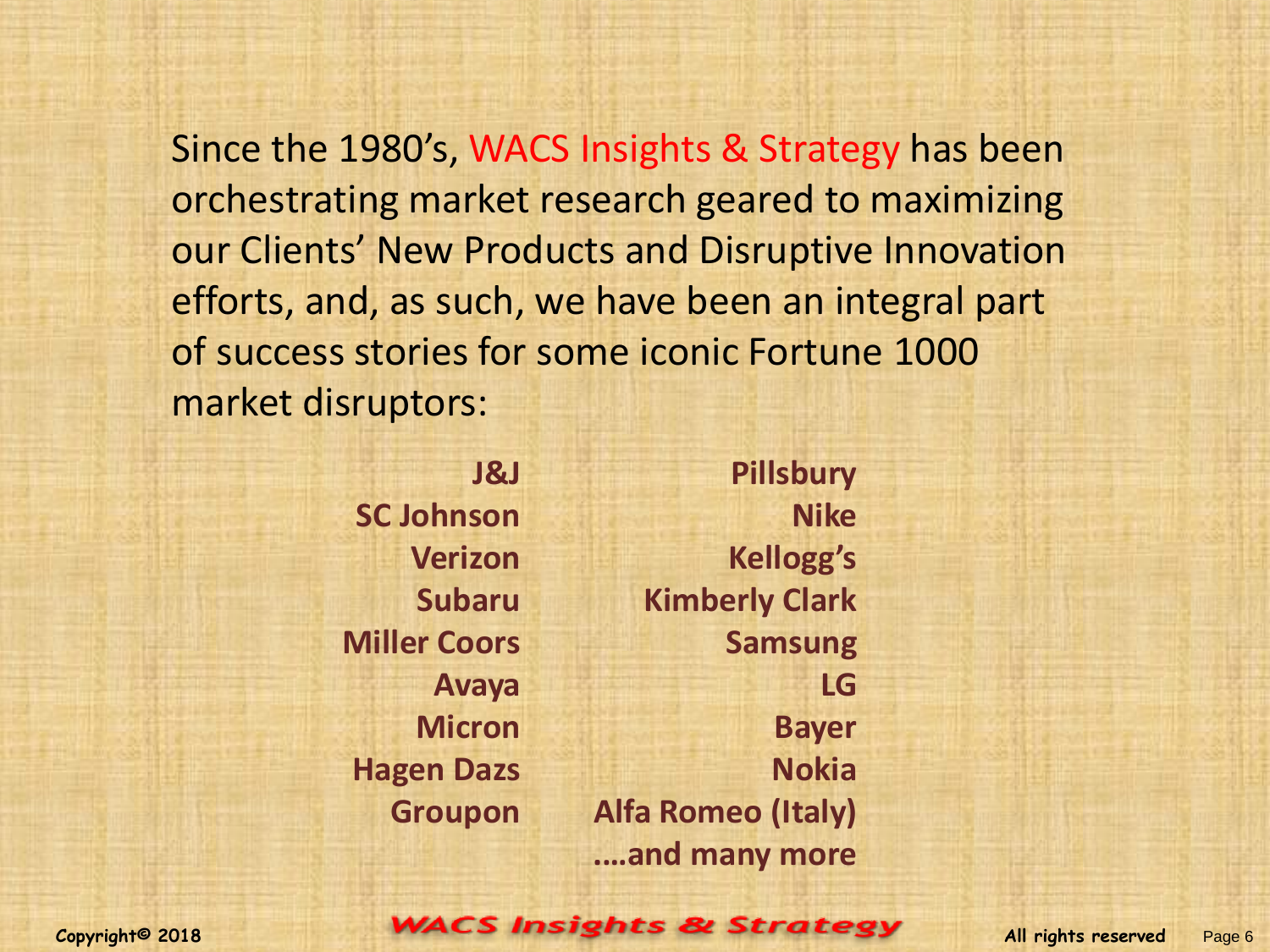Here is why global Fortune 500 Companies around the world have selected us to support their New Products/Disruptive Innovation projects:

*WACSIS is among a minuscule group of cutting edge market research providers who truly understand the New Products/Disruptive Innovation process and those requisite conditions that must pre-exist for the process to succeed. These include:*

- 1. Knowledge of the marketplace structure and existing brand conditions that must be in force for a disruptive innovation to take hold;
- 2. An understanding of the R&D guidelines and dynamics that make a successful D.I. work;
- 3. Full understanding as to how a breakthrough, successful new product is created and SOLID experience as to how MR can contribute to successful development along every step of the project pathway;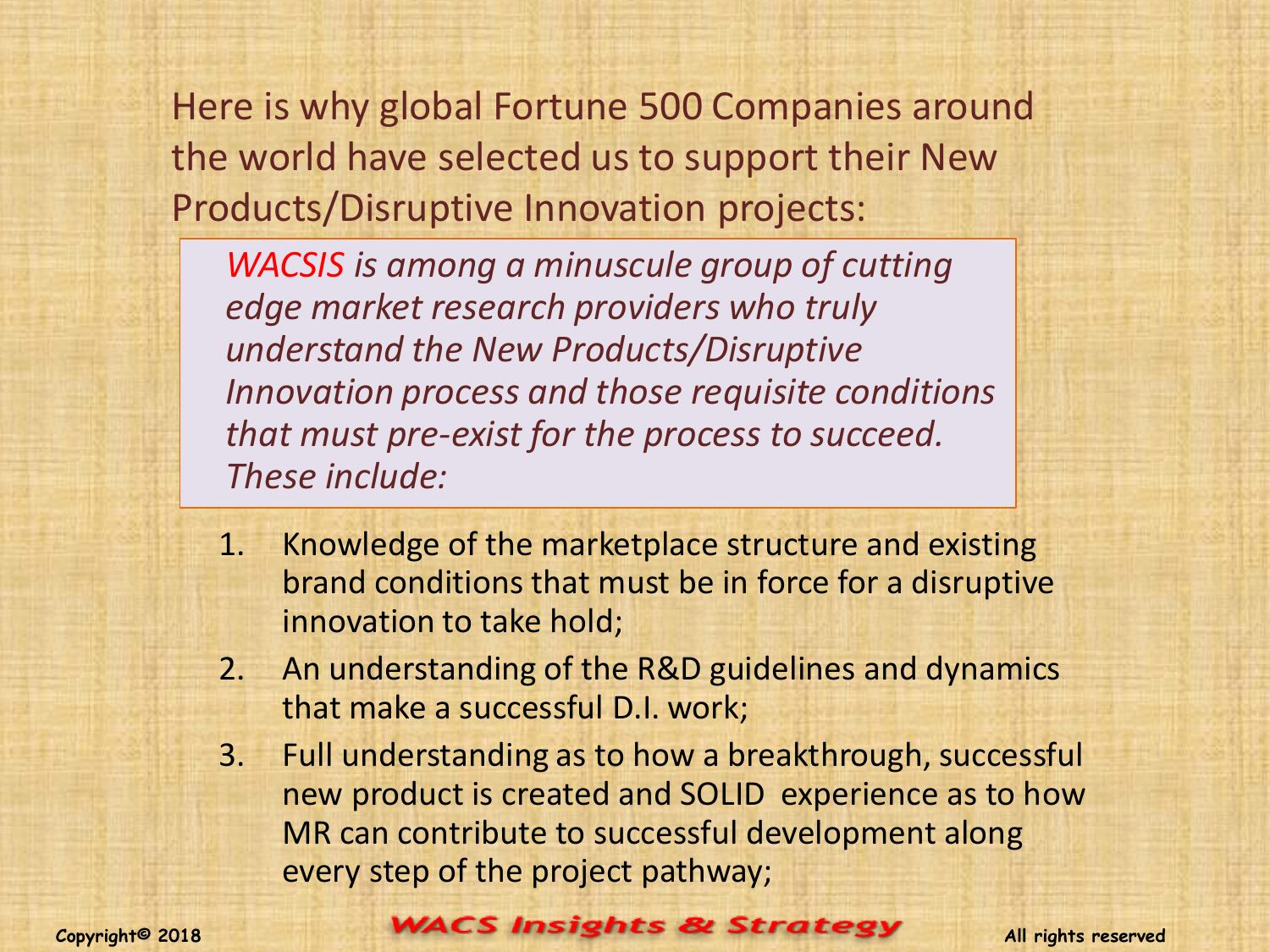- 4. Having experienced how and when you need to measure and iteratively refine and re-create ideational concepts and test along every step of the developmental process.
- 5. Our deeper experience with applications of specialized qualitative and high-powered quantitative tool-kits:
	- whether it's Synectics, Delphi methodologies, hypnotism, use of SCAMPER and other iterative ideation generation techniques, or
	- specialized quant. concept evaluation techniques with specialized built-in analytic mechanisms, such as product line optimization test methodologies, advanced segmentation analytics or iterative confirmatory usability testing approaches,
	- or the way we implement preliminary exploratory creative phases utilizing your own previous quantitative research data via 'AI' techniques, as inputs into predictive 'what-if' case scenario simulation modeling)

These are all geared to provide optimum learning, direction and guidance to assist in maximizing New Products engineering at every touchpoint of the NPD process.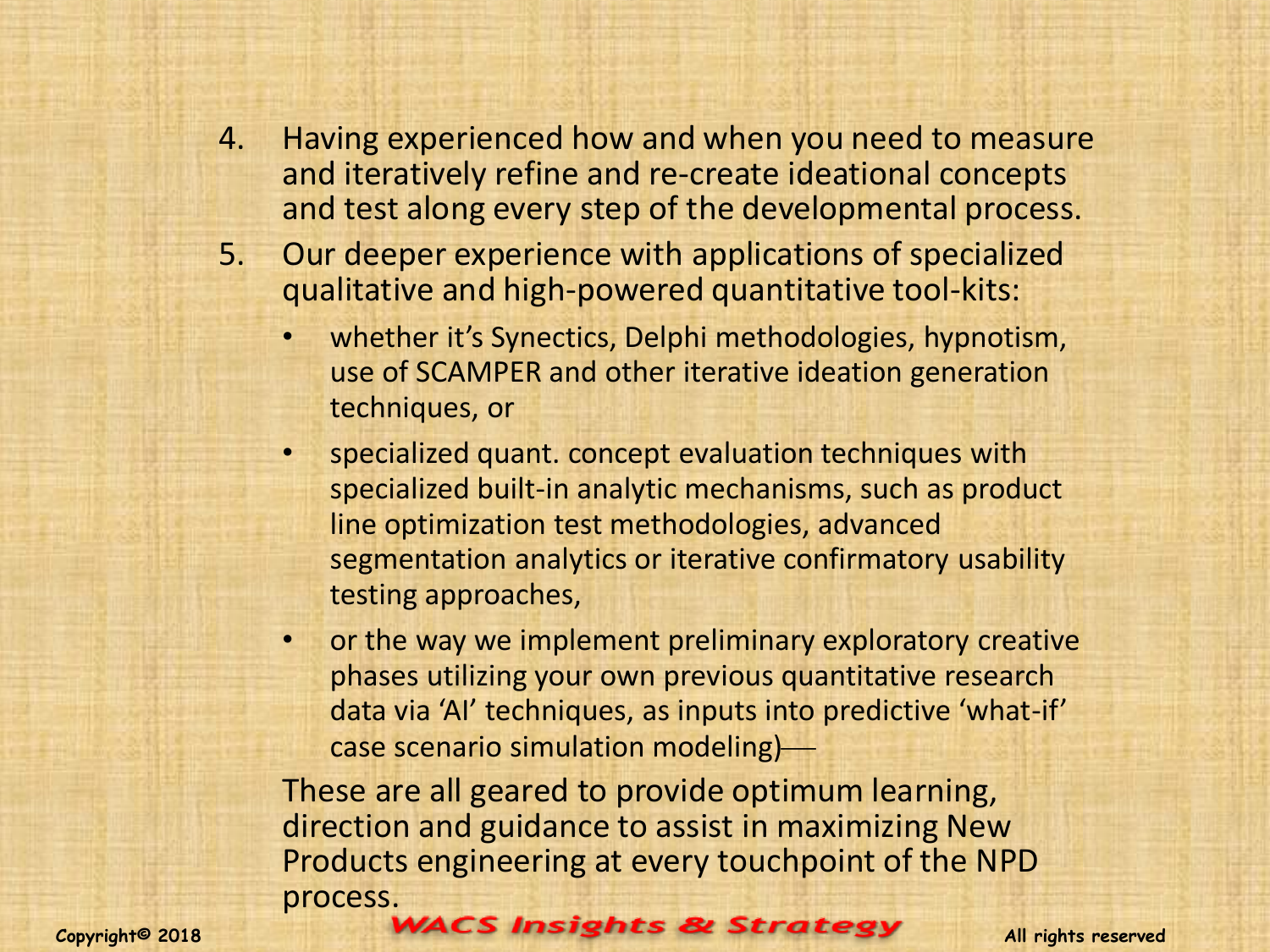- 6a. Our ongoing learning curve with respect to the 'fit' between market research and Disruptive Innovation:
	- It's much easier for organizations to create line extensions than it is to create a disruptive new product category. Conventional wisdom says that creating a new category is much harder because there is so much we don't know about the pending market when we're creating a new product.
		- $\checkmark$  As Clayton Christensen has often said, the data we employ to assess the market, including those gleaned from prior market research, are typically about the past – and when we're creating a new market, we would ideally need data about the future.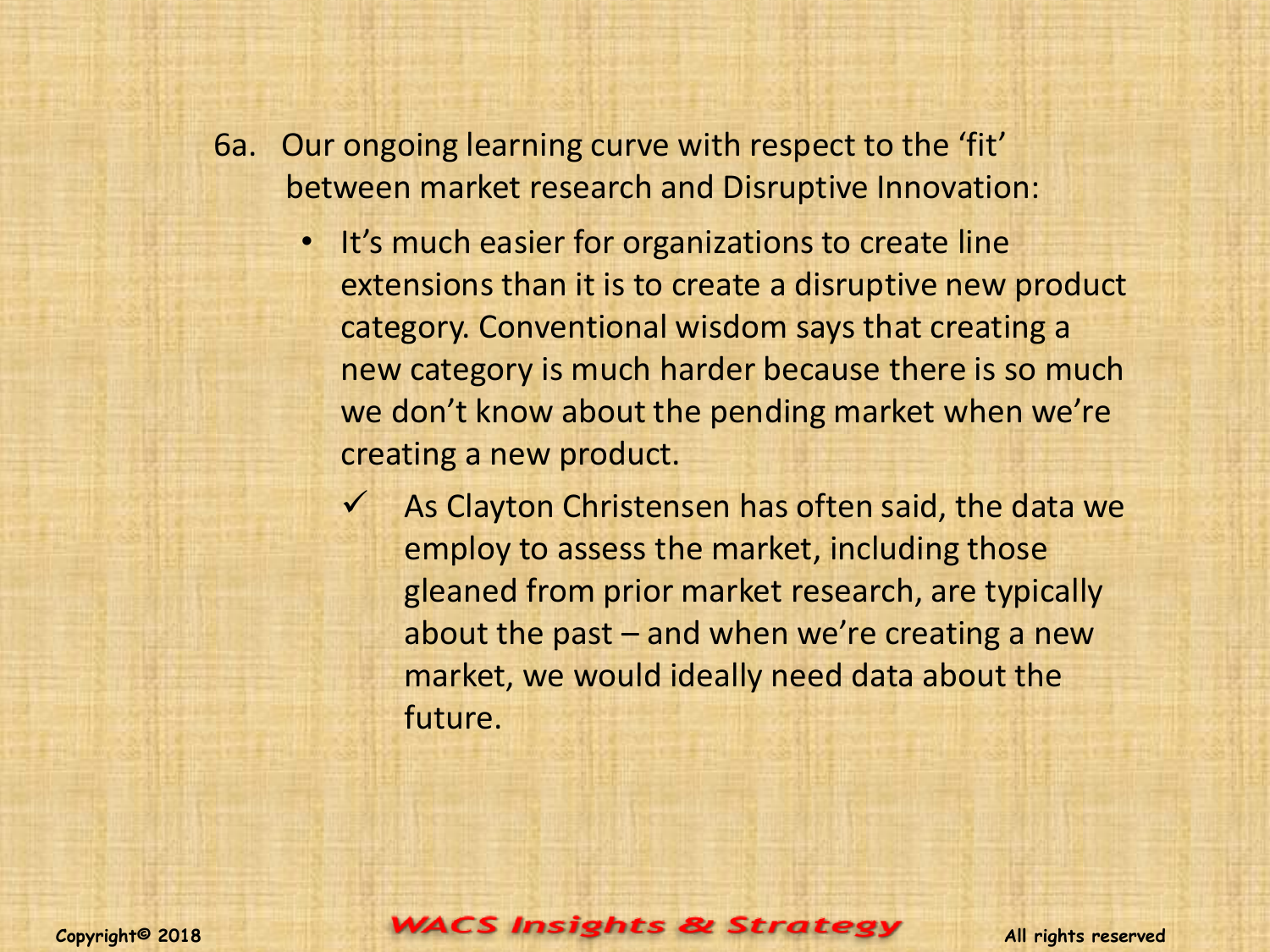- 6b. So this provides at least some explanation as to why it's so difficult to create a disruptive innovation via input from traditional market research predicated on past behavior and attitudes, which is why **WACS Insights & Strategy's** NPD market research protocol employs a far more futuristic perspective based upon consumers' immediate and projected response to ideas, concepts, propositions, visuals, and product options that they've never seen nor heard of previously.
	- Our ideational research approaches generate concepts and propositions that are futuristic, not based upon consumers' past behaviors and predispositions, but on the particular breakthrough ideation techniques we employ. We utilize over 20 of them and not one is the focus group approach which we deem to be harmful for these purposes.
	- Our quant. usability testing approaches utilize methodologies that are predictive, iterative and reflective of the more futuristic ingredients which reflect the basic components of Disruptive Innovation.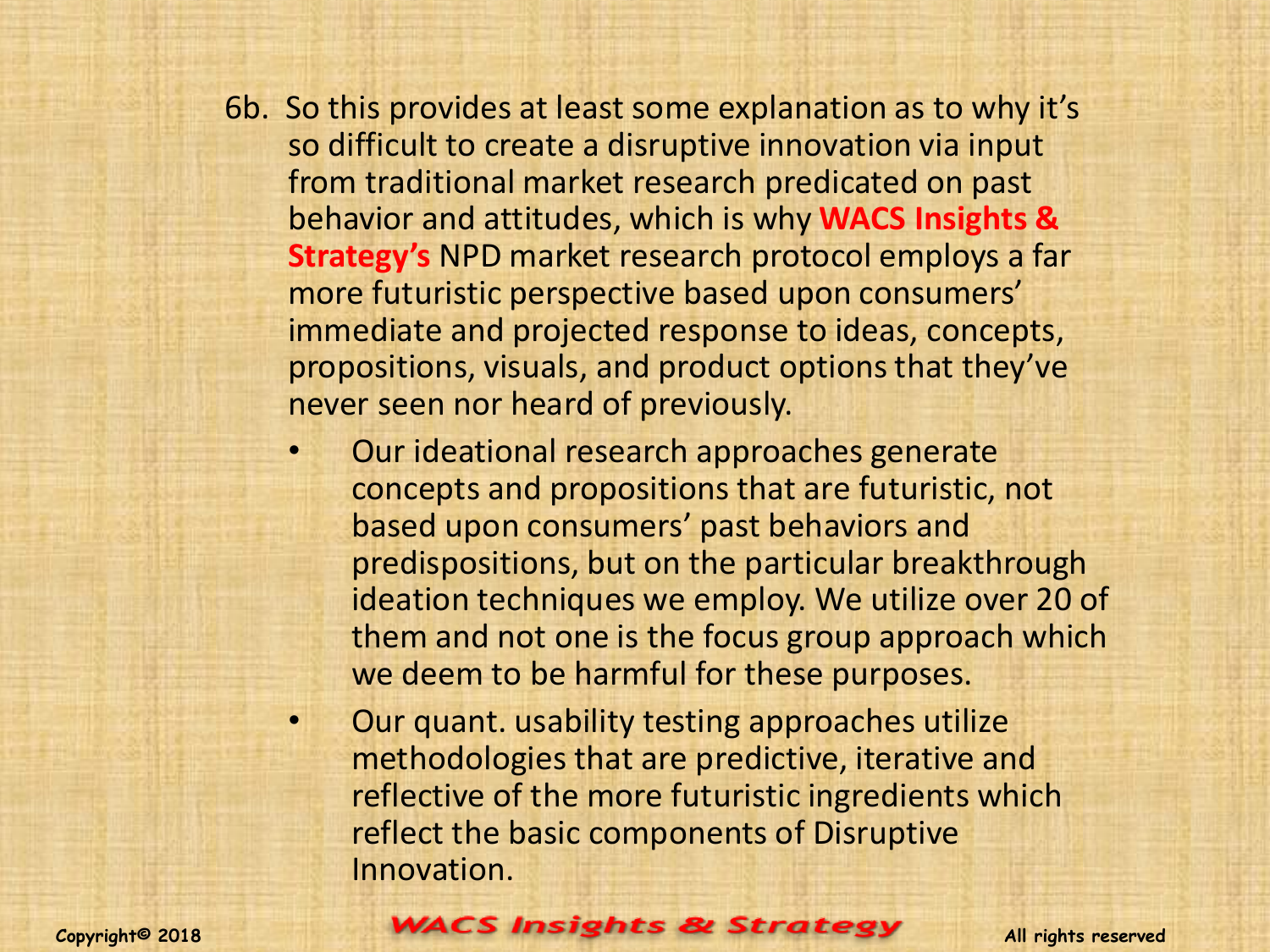*Our entire market research perspective pertaining to Disruptive Innovation is predicated on the axiom: 'Don't give them (customers) what they think they want, give them what they don't yet know they want".*

*We've also learned that, to be disruptive, an innovation must fulfill the following six criteria, and our approach to implementing market research for Disruptive Innovation is predicated upon these ingredients:*

i. The innovation must reflect recurrent, stable 'jobs' that need to get done, that consumers (or, for B2B, 'customers') need to do, in their daily lives. In order to develop new innovative products that consumers will be willing to buy, the key is finding what customers need to do on a recurring basis. Clayton Christensen terms this as "**jobs-to-be-done**". In other words, as we go about living our lives, jobs arise in our lives: there are tasks we need to get done in order to go about conducting our lives. And **these "to-do's" are surprisingly recurrent and stable throughout time**.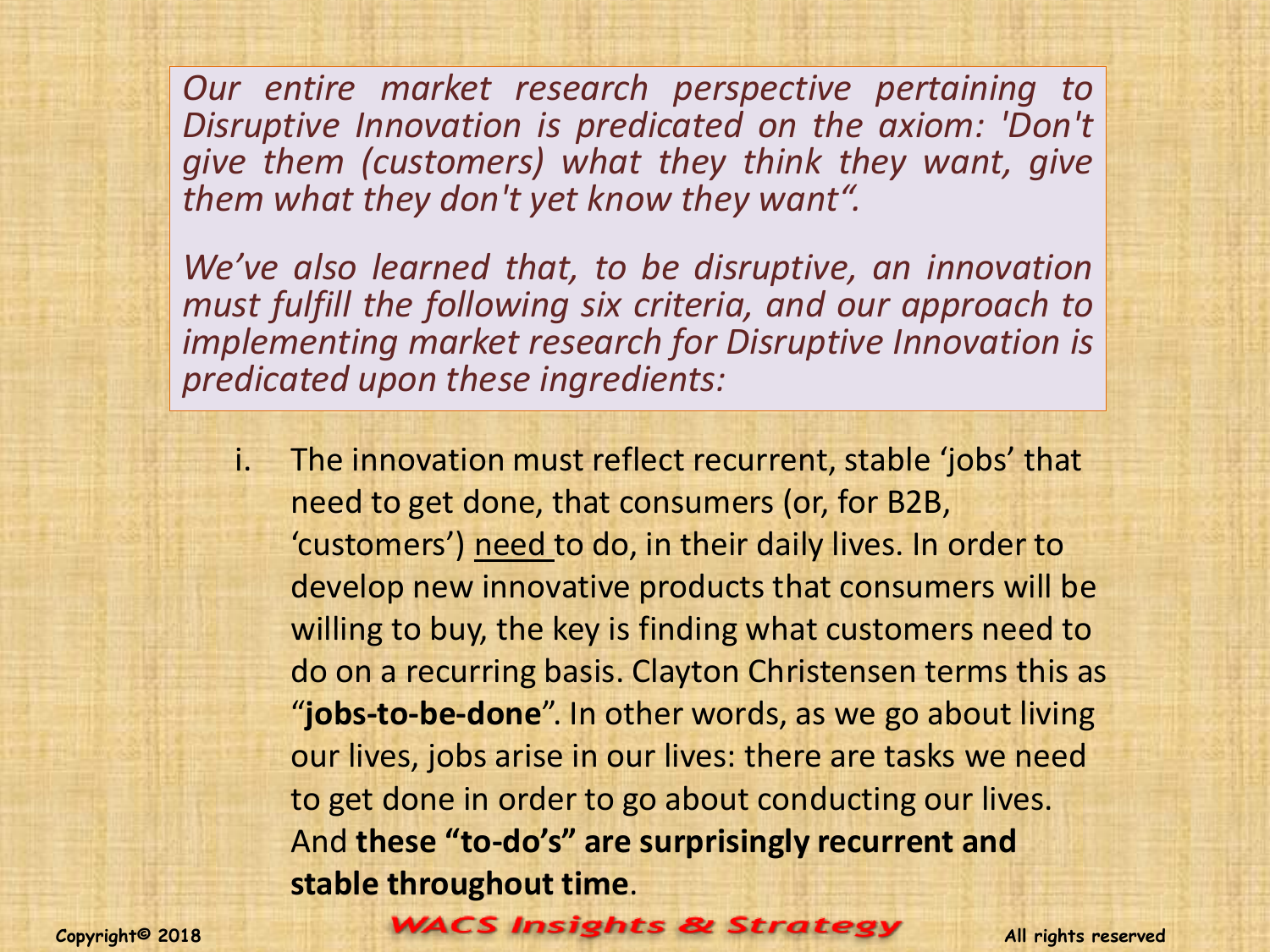When we're trying to develop a new product, we need to be sure that it's going to address a job that target customers need to get done in their daily lives. So, if somehow, somebody could invent a new way to transport data in a better way than email, or cell phones, then, presumably, this kind of innovative product would easily find its market and would therefore be part of the 20-30% of innovative products that actually succeed. Bottom line: an innovative product is successful if and only if it addresses a 'job to be done' that we are trying to get done in our daily lives on a recurring basis.

- II. The innovation must target a larger audience which is unable to do something that they would really want to do.
- III. The innovation would attract low-end consumers who would be interested in paying a lower price for a lower performing product.
- IV. The innovation should be disruptive to every single company already occupying 'space' in the product arena, and not disruptive only to a few.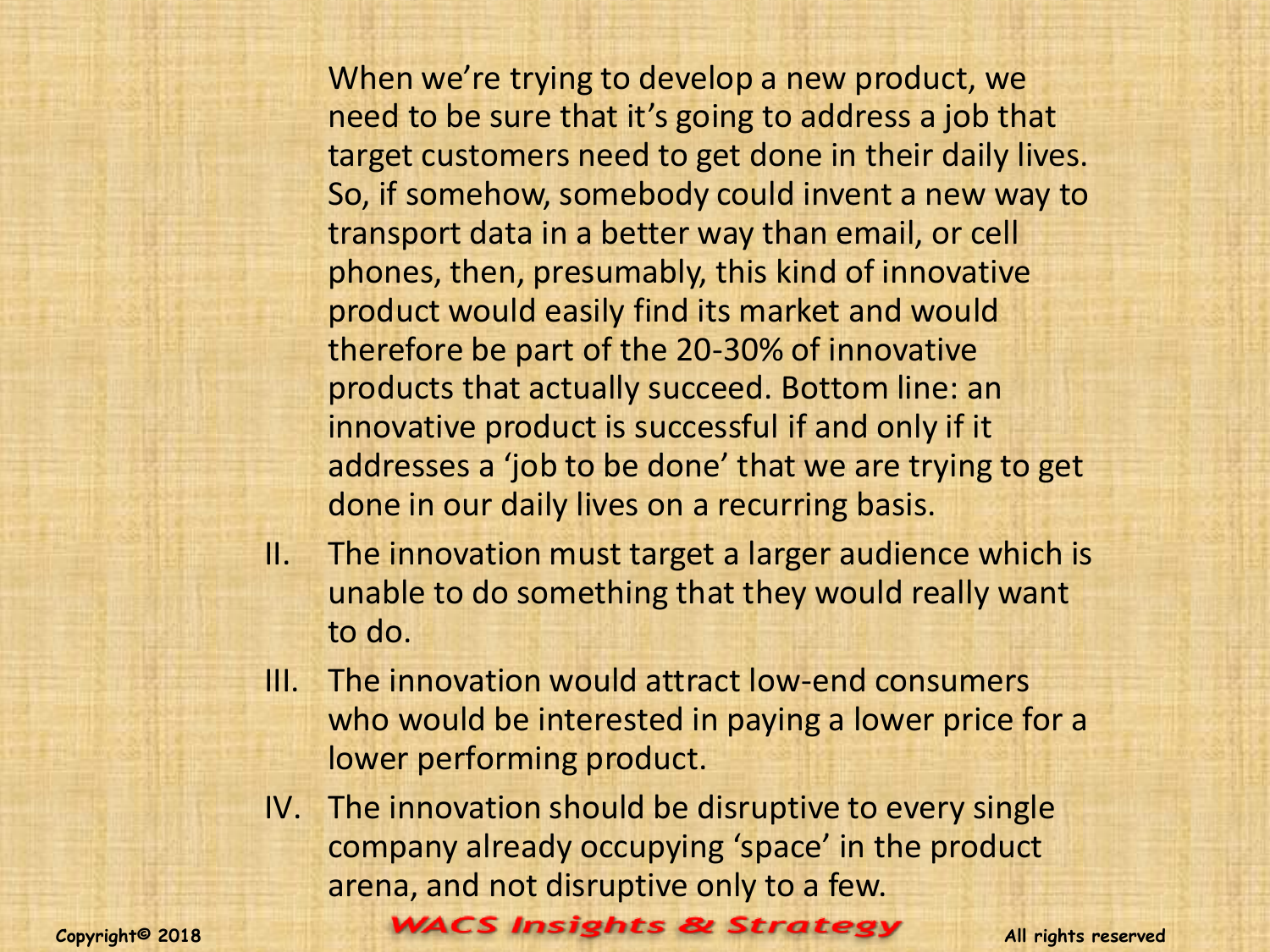- V. The innovation must preempt a new product category; it is not an extension of an existing brand.
- VI. It is critically important that the D.I. or innovation address a truly important need, and it must be the RIGHT need. It must represent a 'job that is important to be done' on a highly frequent basis.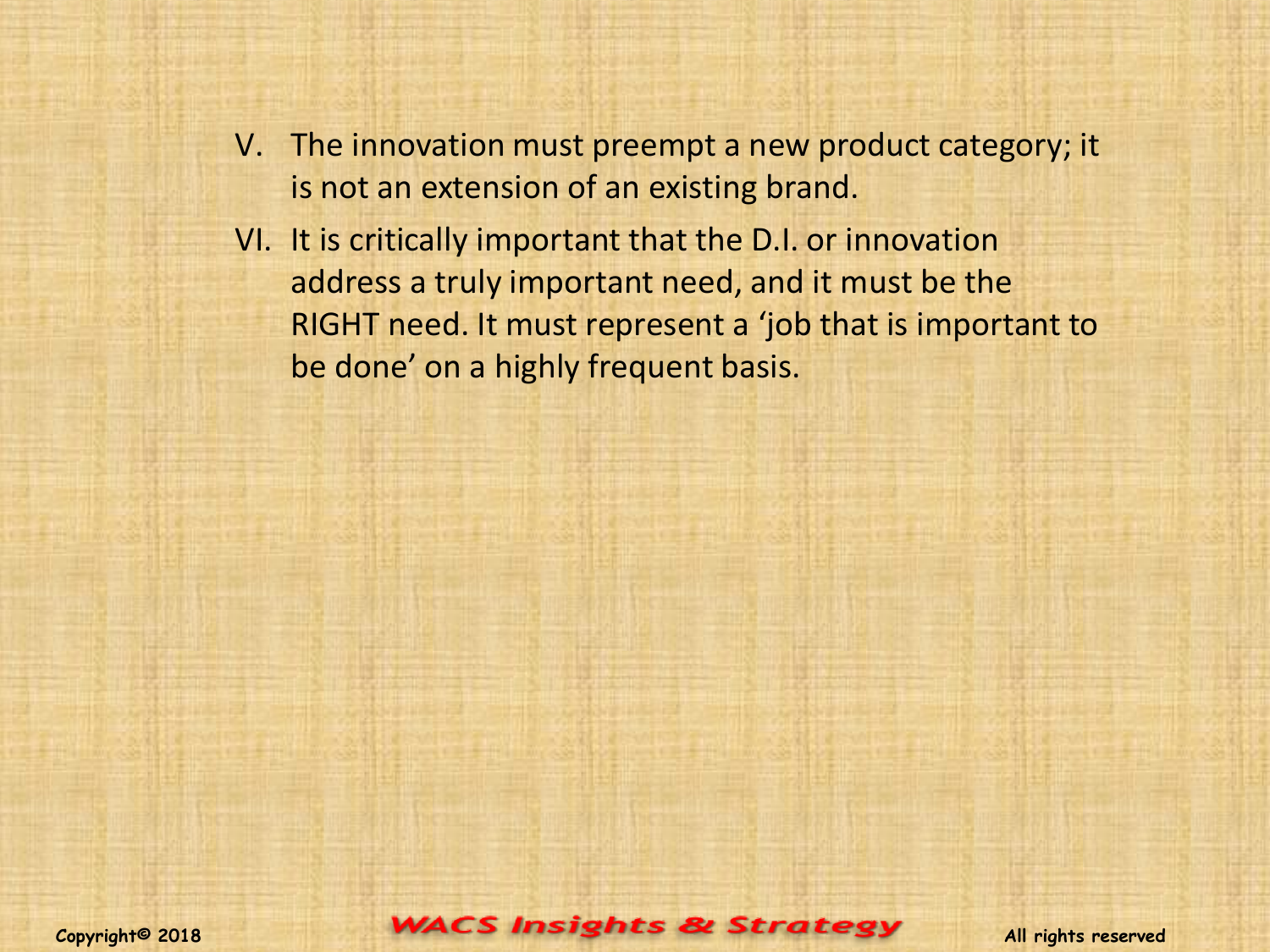*Here's an example of a recent innovation that is off-target in terms of delivering critical need importance:*

During the last 5 years, **there have been many high school and university textbook companies trying to develop textbooks on tablets**. They're creating a new version of the paper base textbook that is specifically dedicated for tablets such as the iPad. Therefore, using tablet's enhanced digital capability such as audio and video as well as Internet connectivity, they add audio, video and Internet-based information into the content of the existing textbook. And then, they market the textbook as enhanced version of the existing paper base textbook. This kind of innovation presumes that what high school and university students are trying to achieve when they attend classes is better learning.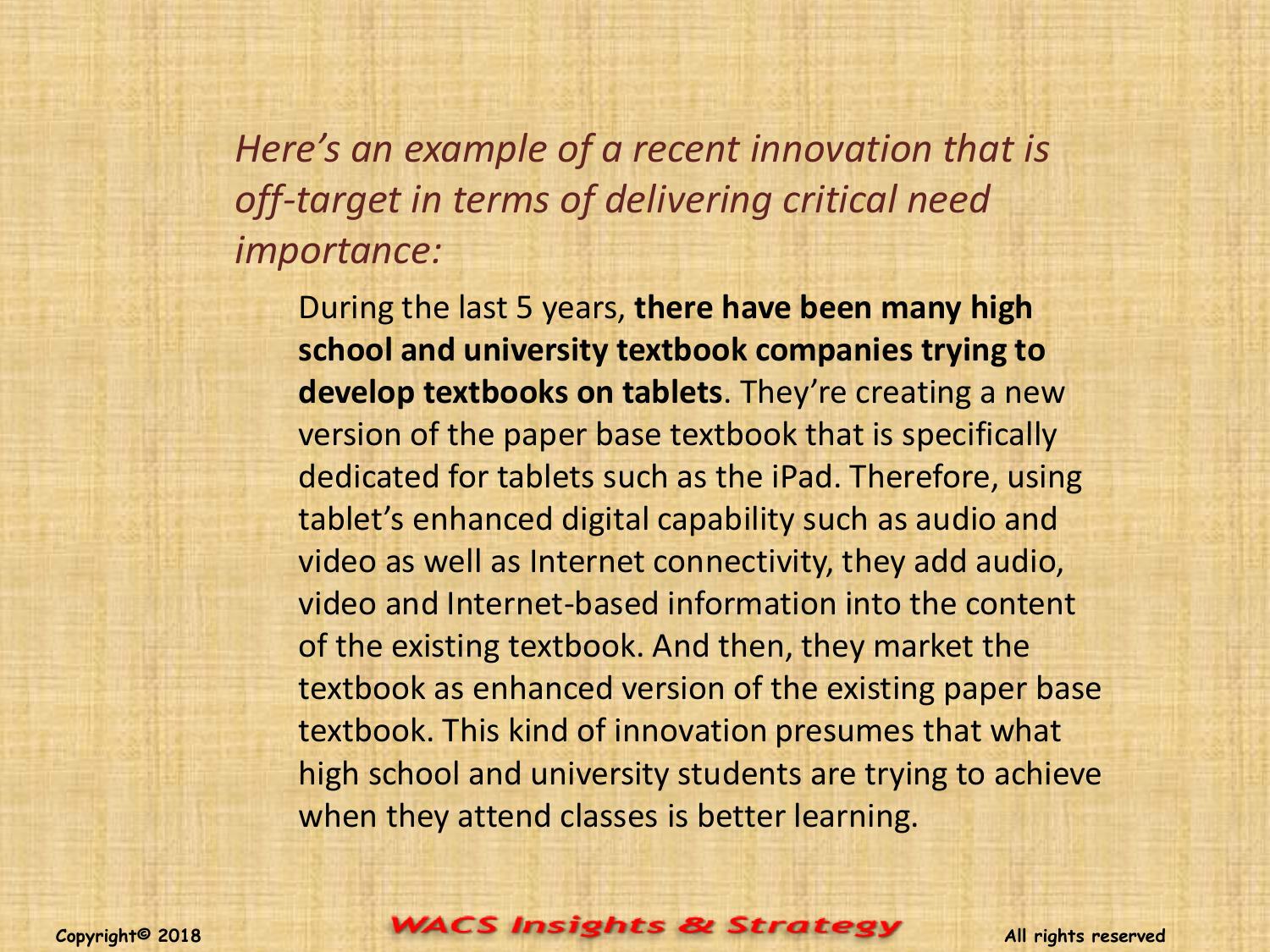In fact, most high school and university students are **not** trying to learn as much as possible. What they're trying to do is: "to get the best grade possible while spending the least possible time studying". Therefore, the product that most fits with this kind of job is not the enhanced digital textbook, but some kind of online subscription service which could be called **cram.com,** which would be specialized in helping students cram just before exams. Among other criteria addressed, it would preempt a wholly new product category and be disruptive to existing companies in the tablet based university textbook space.

This example demonstrates the natural tendency that innovators have in trying to develop a product which they feel is good for the market but which, in fact, doesn't fully meet the required criteria of successful D.I.'s, viz., in this case, 'the jobs that customers are trying to get done on a daily basis' and 'actual need to be fulfilled by the D.I'. When this happens, innovative products fail; when innovative products do meet "jobs-to-get-done" and accurately pinpoint the consumer need to be fulfilled, they succeed.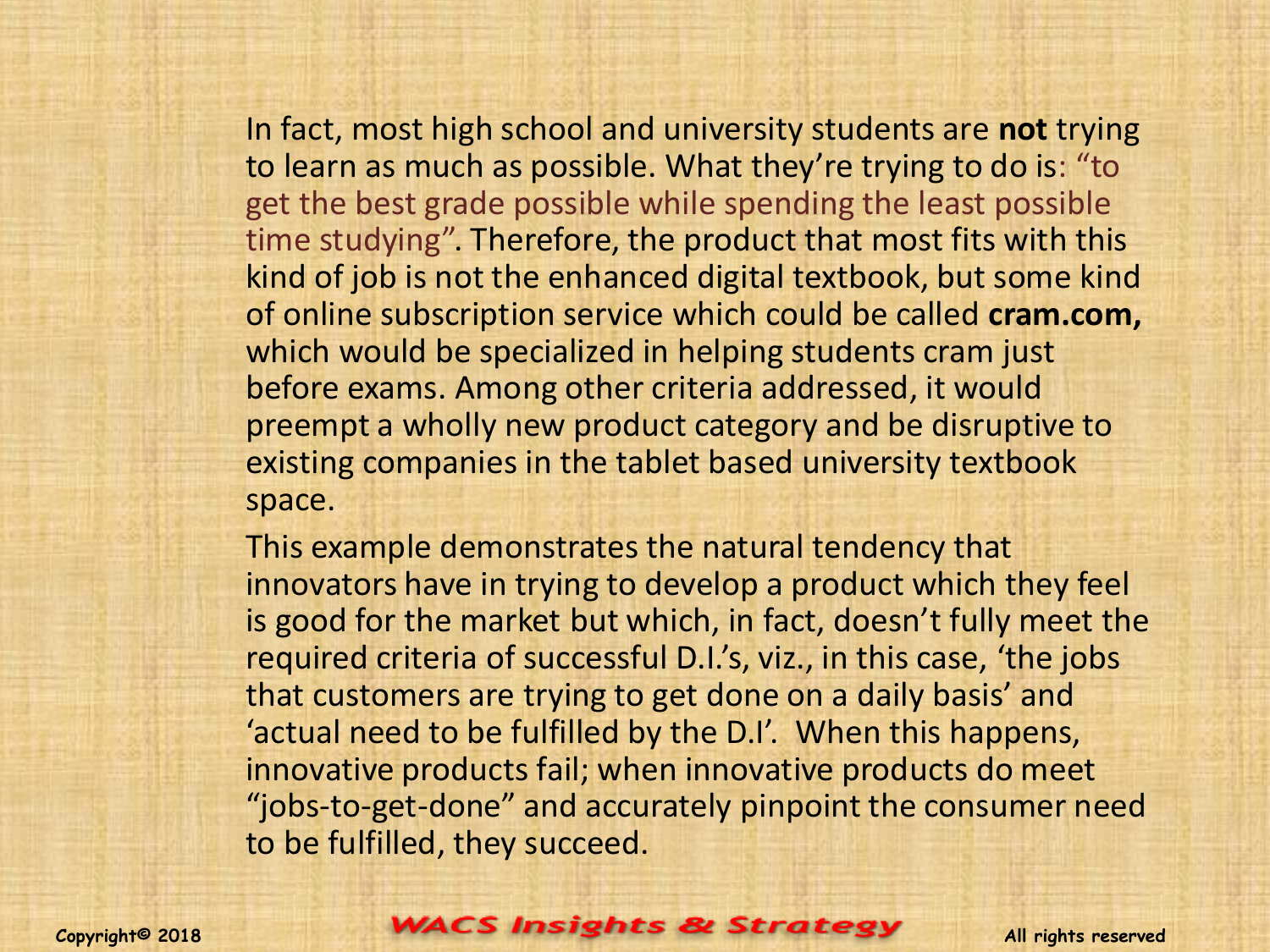## *So…why do our partners work with us?*

- **1. We Provide Certified Research Conducted by Researchers With Solid Skills, Experience and Expertise**: Our market research infrastructure has an average of 15+ years of experience in all types of advanced quantitative, ideational and cutting edge qualitative research.
- **2. We Are Flexible:** From full service to ad-hoc projects to consultative partnerships, we can provide 24/7 support so you can focus on more strategic, critical tasks pertaining to your own objectives.
- **3. We Impose The Most Stringent Quality Controls**: All of our procedures ensure that all results, all deliverables (e.g., final reports, insights, recommendations) are reviewed for quality, accuracy, and completeness at least 3 times, before they land on your desk.
- **4. We Provide Thoughtful, Strategic Marketing Based Insights and Solutions**. We are not merely reportorial in our handling of data and analytics; we tell you what the data mean and how you can apply them to optimize your product design and development.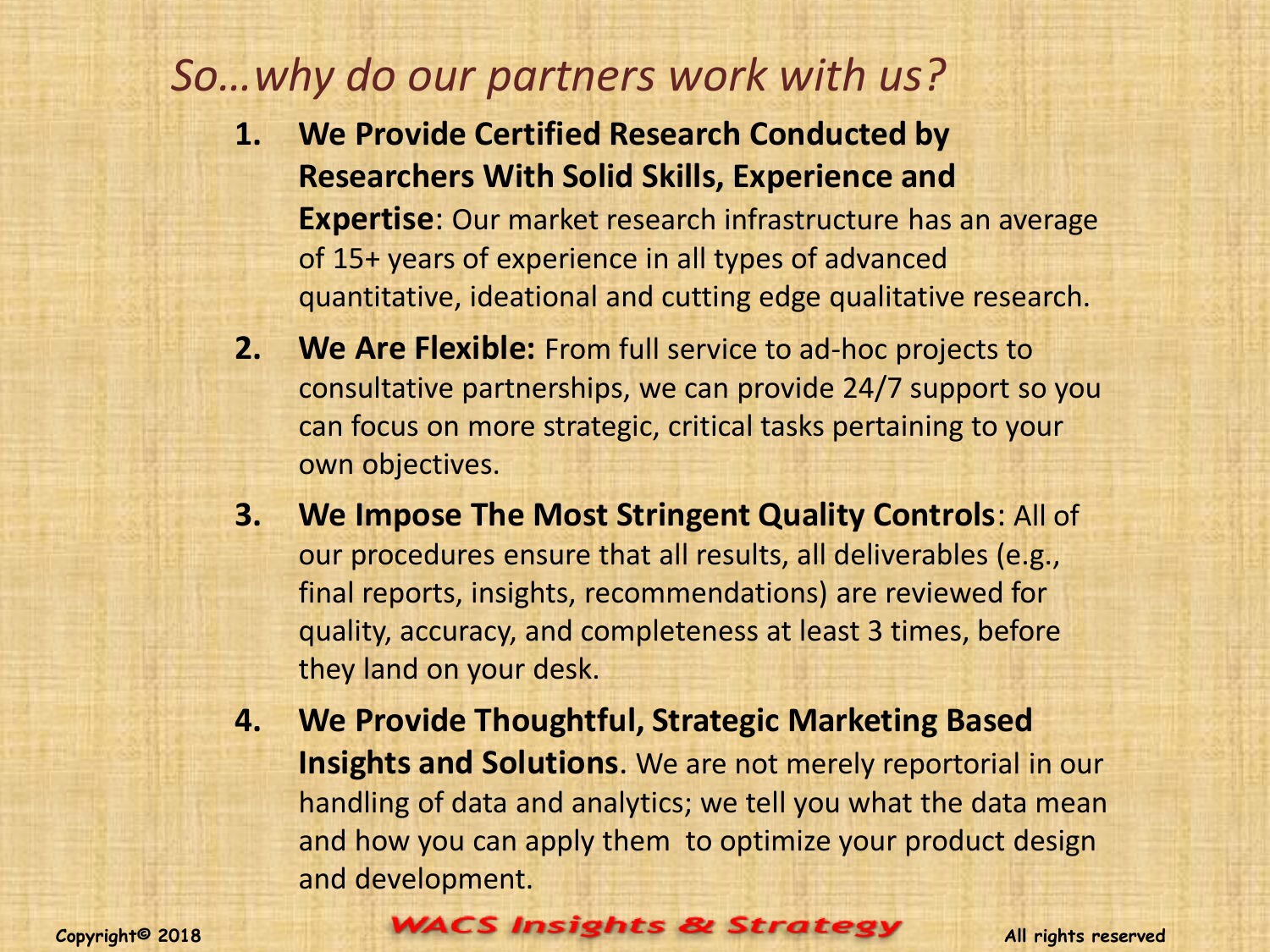## *So…why do our partners work with us?*

- *5. 'The WACSIS Guarantee'***™:** We offer 100% accurate work and will redo any project at no extra cost if there are any errors. We will also remove \$100 per hour from our bill for every hour that you have to spend reworking our deliverables.
- **6. We are Multi-Talented**: We also specialize in a full array of ALL market research tool-kits suitable for ALL product and service categories, for both consumer and B2B markets. We are global in scope. **[Click here to learn more about us](http://wacsurvey.com/websiteversion.pdf)**
- **7. We can custom-tailor an ideation and testing research protocol that fits your particular product design and development needs and timeline requirements.** This is one of the major ways by which we help maximize your total effort.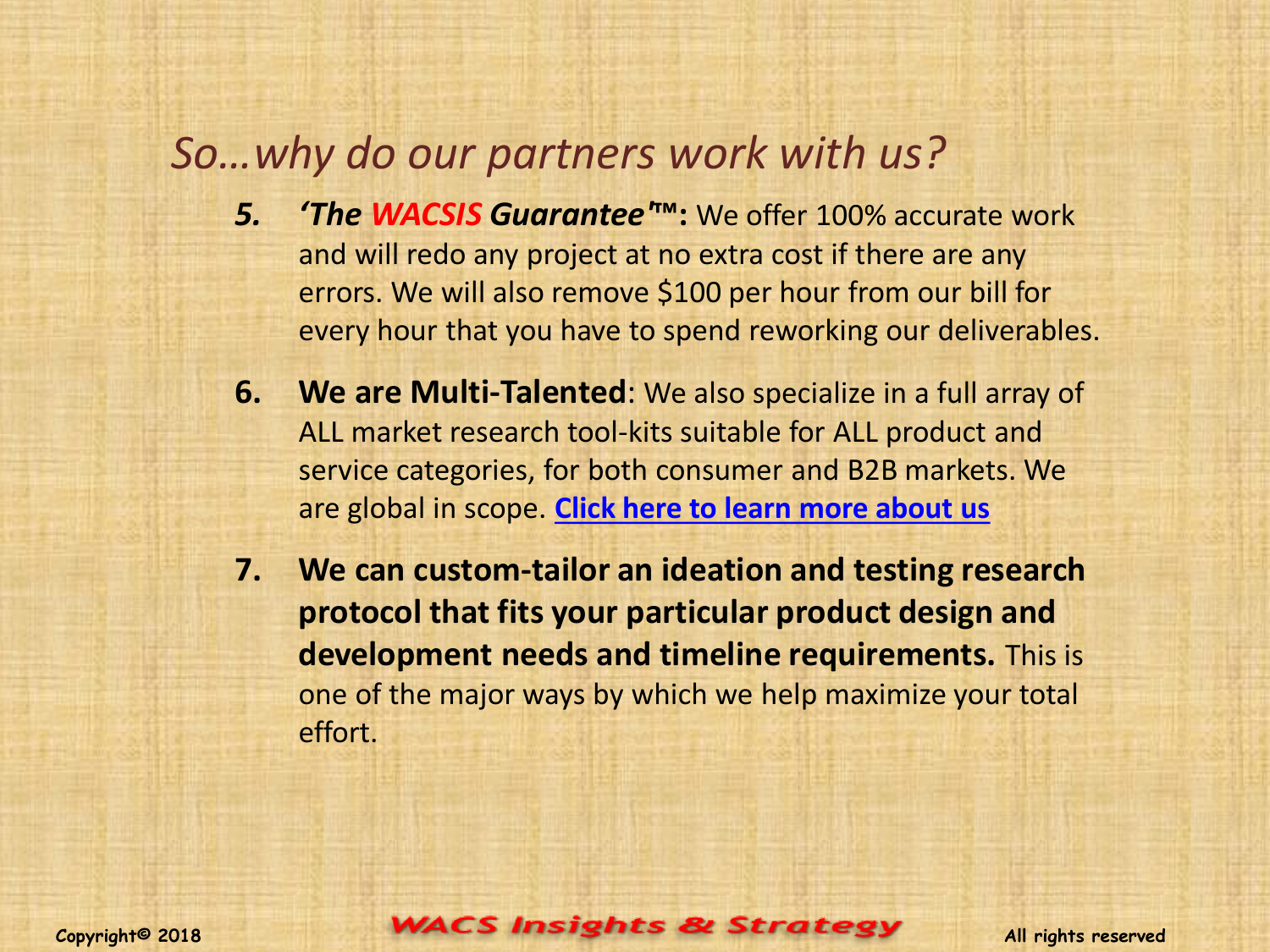*How can WACS Insights & Strategy be of greatest service to you and your Team? – Simply by designing and implementing a customized ideation and market research protocol tailored to the objectives and timeline requirements of your specific New Product project, we can inform design and development of successful new product entries that will succeed in the marketplace*

**The market research protocol to optimize the innovation design and development process is often comprised of the following 10 steps and phases:**

- 1. Relative to the potential innovation under consideration, WACSIS helps you to identify those need systems that exist among potential core target customers for your innovation, which would require strong product delivery of 'cost of entry' need(s) for the entry to succeed:
	- $\checkmark$  Need systems would include irrational, visceral, unconscious, as well as rational, tangible, efficacy based product benefits
	- $\checkmark$  'Daily Jobs' behaviors would be verified as substantial, i.e., the 'daily jobs that need to get done' prerequisite, if not by all users in a market, then by significant segments who would account for sufficient volumetric levels that would sustain brand sales to ultimately make it viable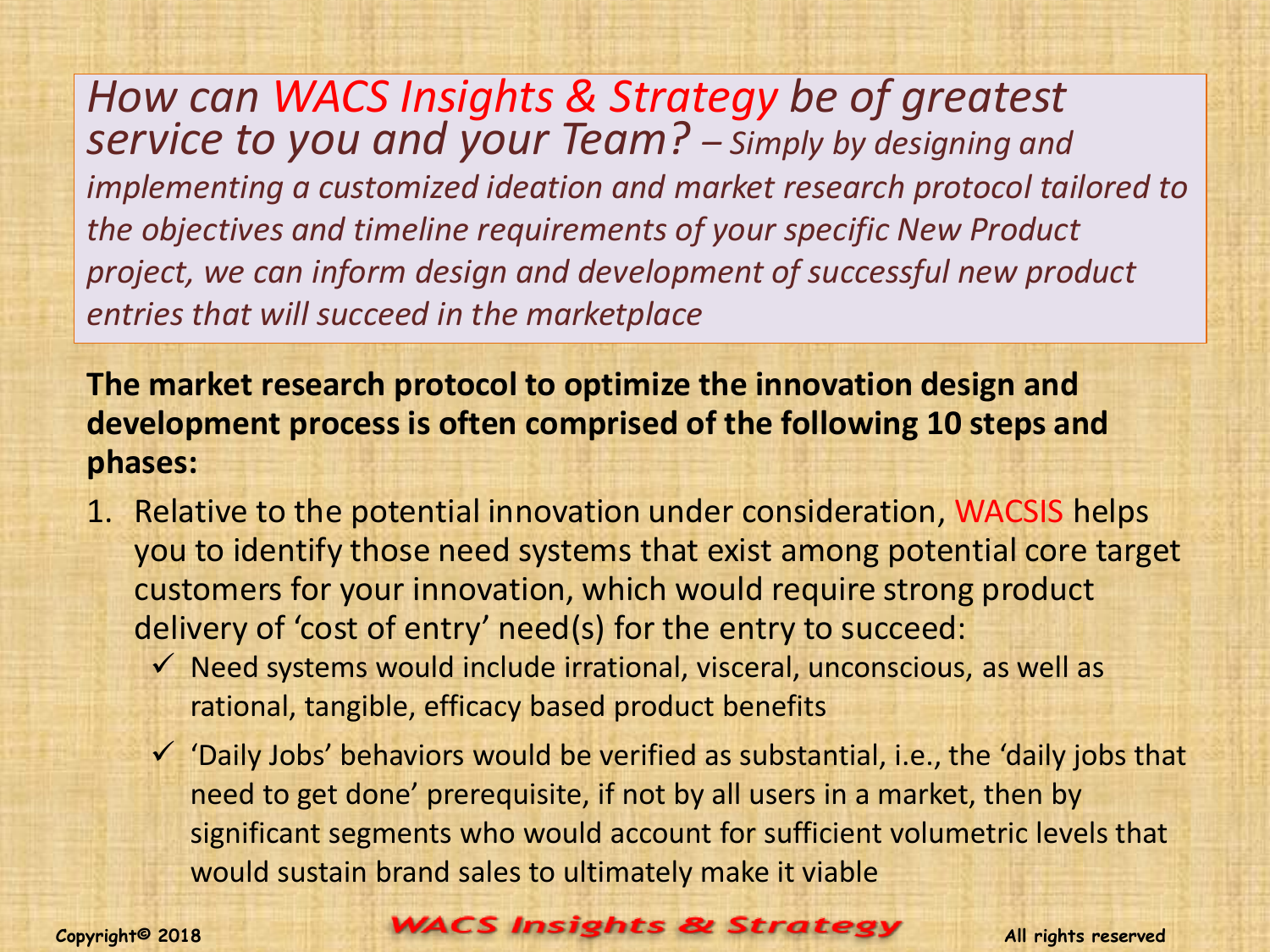- 2. WACSIS, along with Client, helps to develop guidelines for ideation process leading to development of high priority concepts, which are subjected to multi-stage concept testing with iterative creative refinement
- 3. WACSIS develops plan for ideational, conceptual development and testing leading to creation of final concepts and product betas
- 4. WACSIS develops assessment criteria for concept and prototype evaluation
- 5. WACSIS implements quantitative protocols, testing content and analytic guidelines + objectives for testing ideas at conceptual and products at beta levels
- 6. WACSIS, from results of 1-5, makes recommendations for final concept and product enhancements to maximize final product's likeability, purchase intention + trial, emotional engagement and overall salability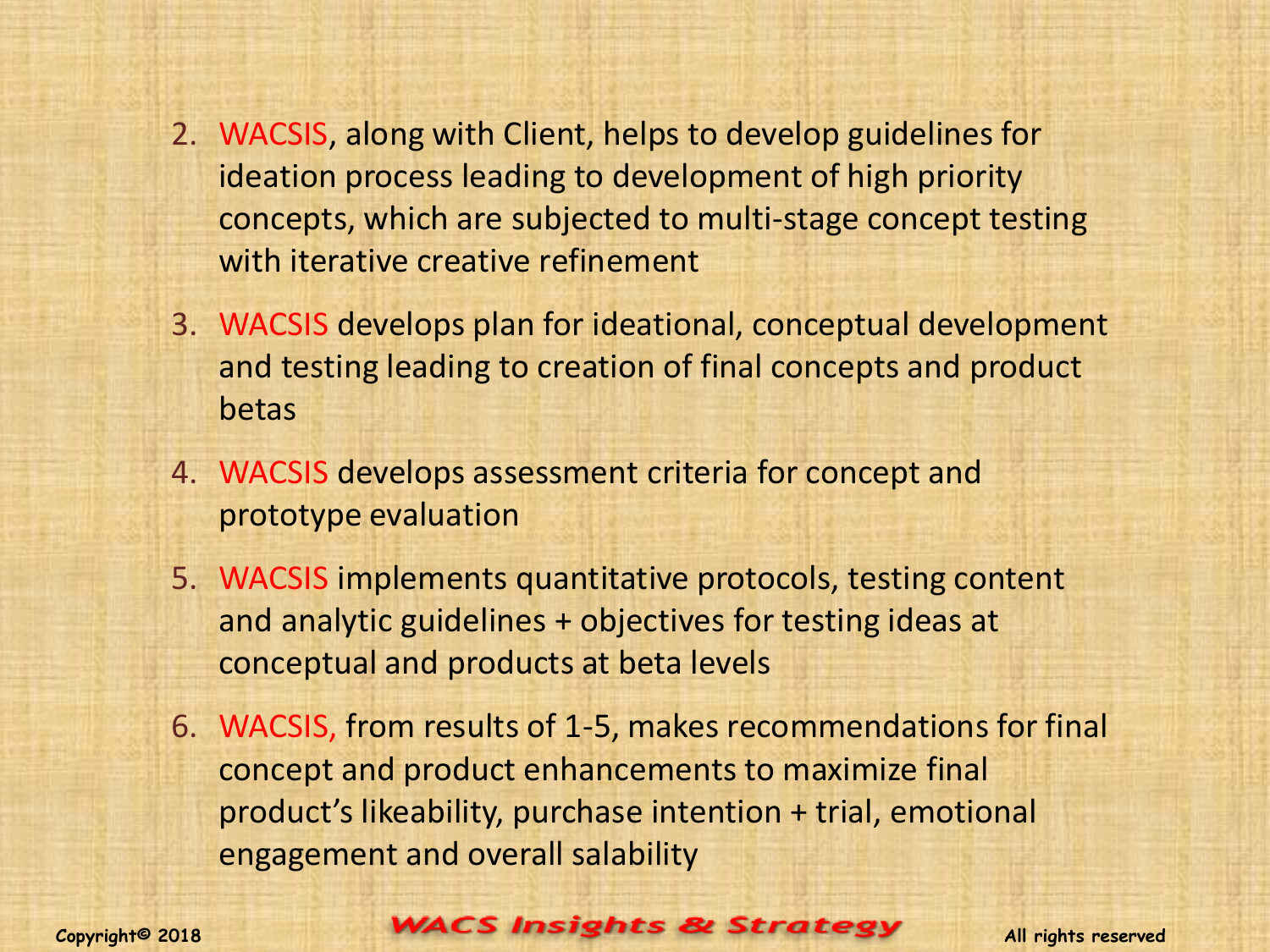- 7. WACSIS includes early adopters/innovators in all its concept test and product usability research protocols to insure presence of most important brand advocates at the intro level, and to help develop recommendations and solutions for concept/product enhancements
- 8. WACSIS orchestrates the entire research program as described in aforementioned steps.
- 9. WACSIS follows through with its iterative and constant reporting to R&D, Marketing, et.al. to insure that product evolution follows along lines of solutions and prescriptions revealed by research.
- 10.Finally, WACSIS conducts ongoing and final usability testing to confirm that the innovation has lived up to all original objectives to achieve successful launch. This can include standard usability, in-home use testing, along with test market tracking and AAU studies.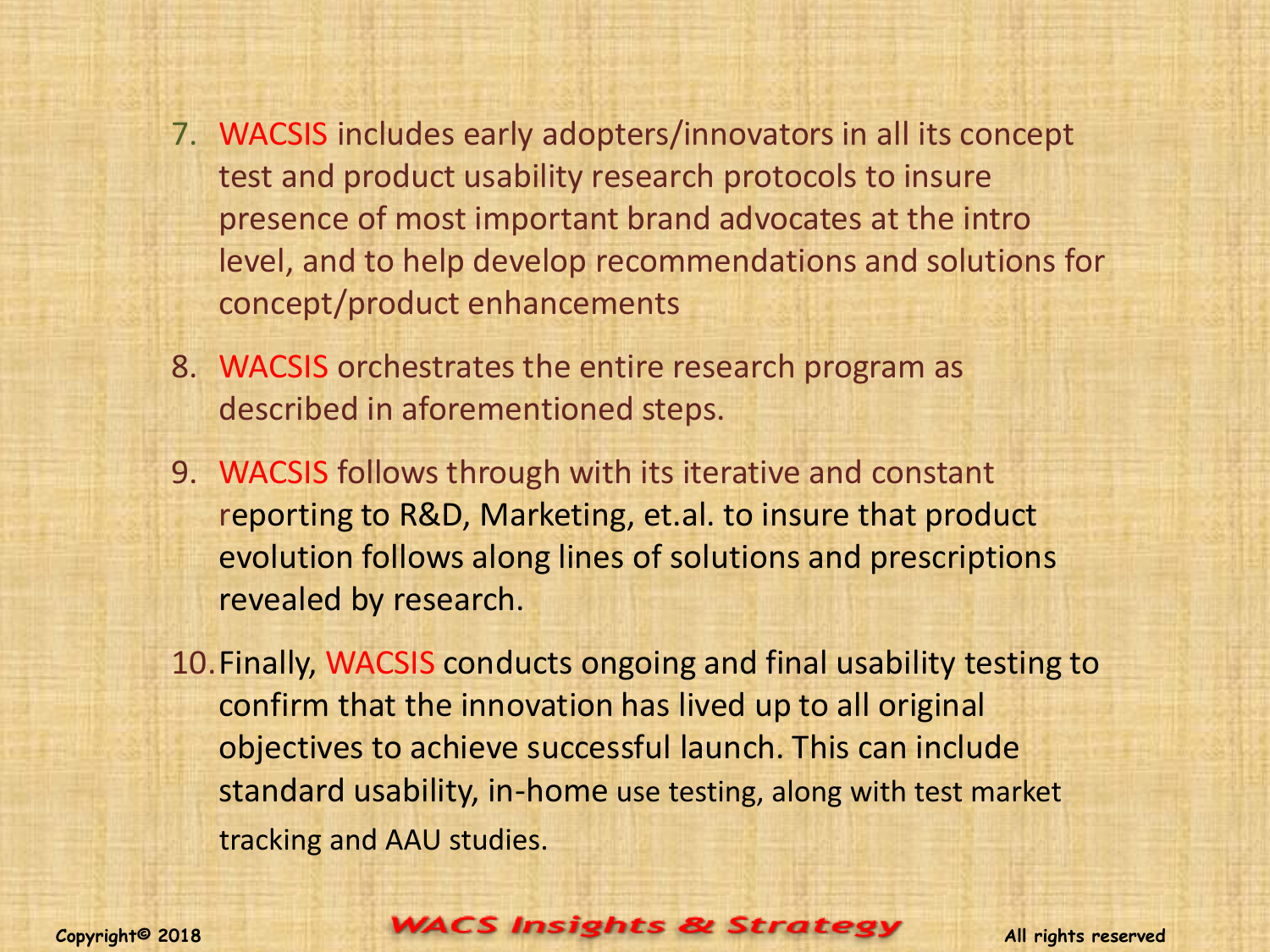*To further whet your appetite about the perspectives that drive our approaches to optimizing your New Product and Disruptive Innovation efforts, here is one additional element we provide for your Team whenever they begin to consider qualitative ideational or quantitative concept and design testing or multiple concept screening tests:*

• The importance of Early Adopters/Innovators in the D.I./New Product development process cannot be minimized. Having these types of customers on board along every step of the innovations developmental pathway helps to maximize a successful entry. They are the 'advocates' for the innovation you will be providing, and their feedback is critically important. [Go here to](http://tinyurl.com/y7tfg8wk)  [learn about our Early Adopters/Innovators Model and](http://tinyurl.com/y7tfg8wk)  [Perspectives](http://tinyurl.com/y7tfg8wk) which we apply to any new products work we do on behalf of our clients.